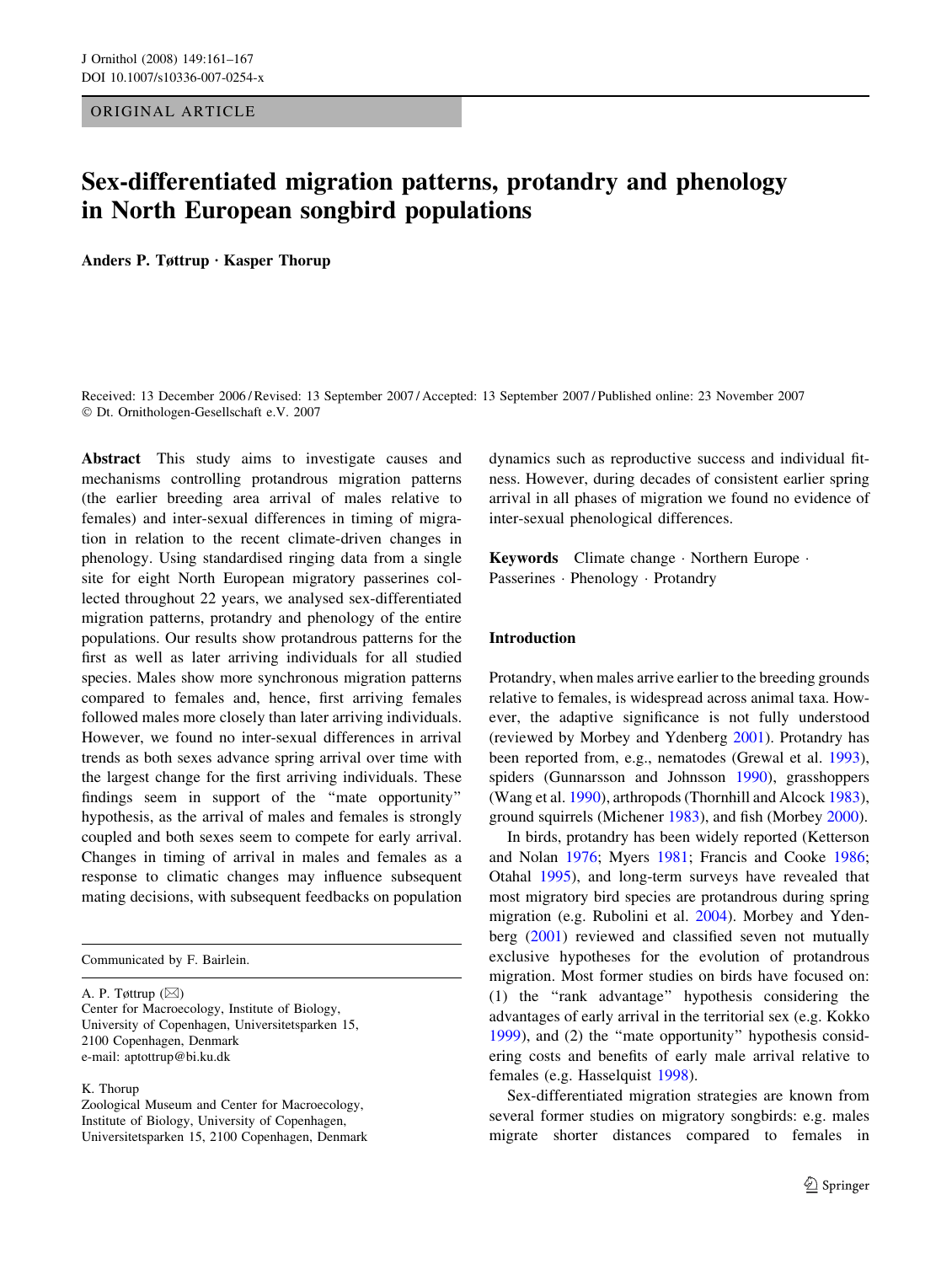<span id="page-1-0"></span>Chiffchaffs Phylloscopus collobita and P. ibericus (Catry et al. [2005](#page-5-0)) and in nine North American songbird species (Komar et al. [2005](#page-5-0)), while Catry et al. [\(2004](#page-5-0)) showed that male European Robins Erithacus rubecula depart earlier from wintering areas compared to females. However, basic knowledge on the proximate mechanisms which cause sex-differentiated migration strategies and the adaptive function behind the sex-biased timing is still lacking (Morbey and Ydenberg [2001\)](#page-5-0).

Changes in migration phenology are likely to affect timing of breeding initiation. In species with sex-differentiated migration strategies, changes in timing of breeding area arrival may affect males and females differently. Thus, changes in relative arrival timing of males and females as a response to changing ecological conditions may influence subsequent mating decisions, with subsequent feedback on reproductive success, individual fitness and population viability (Morbey and Ydenberg [2001\)](#page-5-0). Regardless, all recent phenological studies (Lehikoinen et al. [2004\)](#page-5-0) showing changes in both spring arrival and autumn departure (e.g. Tøttrup et al. [2006a](#page-6-0), [b](#page-6-0)) with consistent patterns throughout Northern Europe (Jonzen et al. [2006;](#page-5-0) Thorup et al. [2007\)](#page-6-0) have focused on inter-specific phenological changes with only a few studies considering the inter-sexual differences (Spottiswoode et al. [2006](#page-6-0); Rainio et al. [2007\)](#page-6-0).

We describe details of sex-specific migration patterns, to get a better understanding of the mechanisms controlling the migratory rhythms. This study analyses: (1) degree of protandry of three phases of migration; (2) inter-sexual synchronous migration patterns; and (3) the sex-differentiated phenological changes over time for the entire populations of migrants during spring migration.

# Methods

The dataset used in this study is derived from 22 years (1976–1997) of standardised mist-netting of night-migrating passerine species on the island of Christiansø (55°19'N, 15°11'E) in the Baltic Sea. Birds were trapped from 15 March to 15 June, covering the entire spring migration period of each species (for details see Rabøl and Rahbek [2002\)](#page-5-0).

We only included data from years where no fewer than 10 individuals of each sex and species were trapped, and only species satisfying this criterion, for at least 20 years. Using these conditions, we included eight species all breeding in Scandinavia, Finland and the Baltic countries (Rabøl and Rahbek [2002](#page-5-0)); three short-distance migrants wintering in north-western Europe: Goldcrest Regulus regulus, Blackbird Turdus merula and Reed Bunting Emberiza schoeniclus; and five long-distance migrants wintering in sub-Saharan African: Pied Flycatcher Ficedula hypoleuca, Redstart Phoenicurus phoenicurus,

Whinchat Saxicola rubetra, Blackcap Sylvia atricapilla and Red-backed Shrike Lanius collurio.

# Statistical analyses

We investigated three measures of population arrival for each spring season and species; the day of trapping (in Julian days:  $1 = 1$  January) when the first 5, 50 and 95% of the spring total were trapped, from here on referred to as migration phases (for details, see Tøttrup et al. [2006b](#page-6-0)). As a measure of migration synchronism between sexes, we used the duration of the migration period when 90% of the individuals of each sex and population (the time window between the 5% and 95% phases) have passed on migrating. Protandry was determined as the difference between the trapping dates of females relative to that of males, with positive values indicating protandrous spring arrival. We compared degree of protandry for the three phases of migration and tested differences between phases by use of a two-way ANOVA with degree of protandry as dependent variable. Species and phase were included as predictive variables, where species was regarded as a quantitative variable and phase as a qualitative variable. We tested for changes in degree of protandry over time for the three phases of migration, with time trend of protandry as dependant variable, and species and phase as predictive variables.

To describe changes in timing of migration, we applied a least square regression approach using the slope-value as a description of the phenological change over time for the three phases of migration. Besides estimating time trends for each species and sex, we tested differences between sexes by applying a general linear model approach using yearly arrival day of each sex as dependent variable testing for an overall inter-sexual difference in change of arrival timing. This model includes sex and year as predictive variables, where the interaction sex  $\times$  year describes differences in slope-values between the sexes.

## Results

## Duration of the migration period

Our results show protandrous migration patterns for all species and all migration phases ( $t = -9.17$ ,  $P \lt 0.0001$ ,  $n = 24$ , pair-wise *t*-test; Fig. [1](#page-2-0)). Overall, males have a more synchronous migration period compared to females  $(t = -2.54, P = 0.036,$  pair-wise *t*-test; Table [1\)](#page-2-0). The male population of Goldcrests passed through 5 days faster than females, whereas in Blackbird, Reed Bunting and Redstart, males migrated 3 days faster. We were not able to show significant differences between sexes on the species level.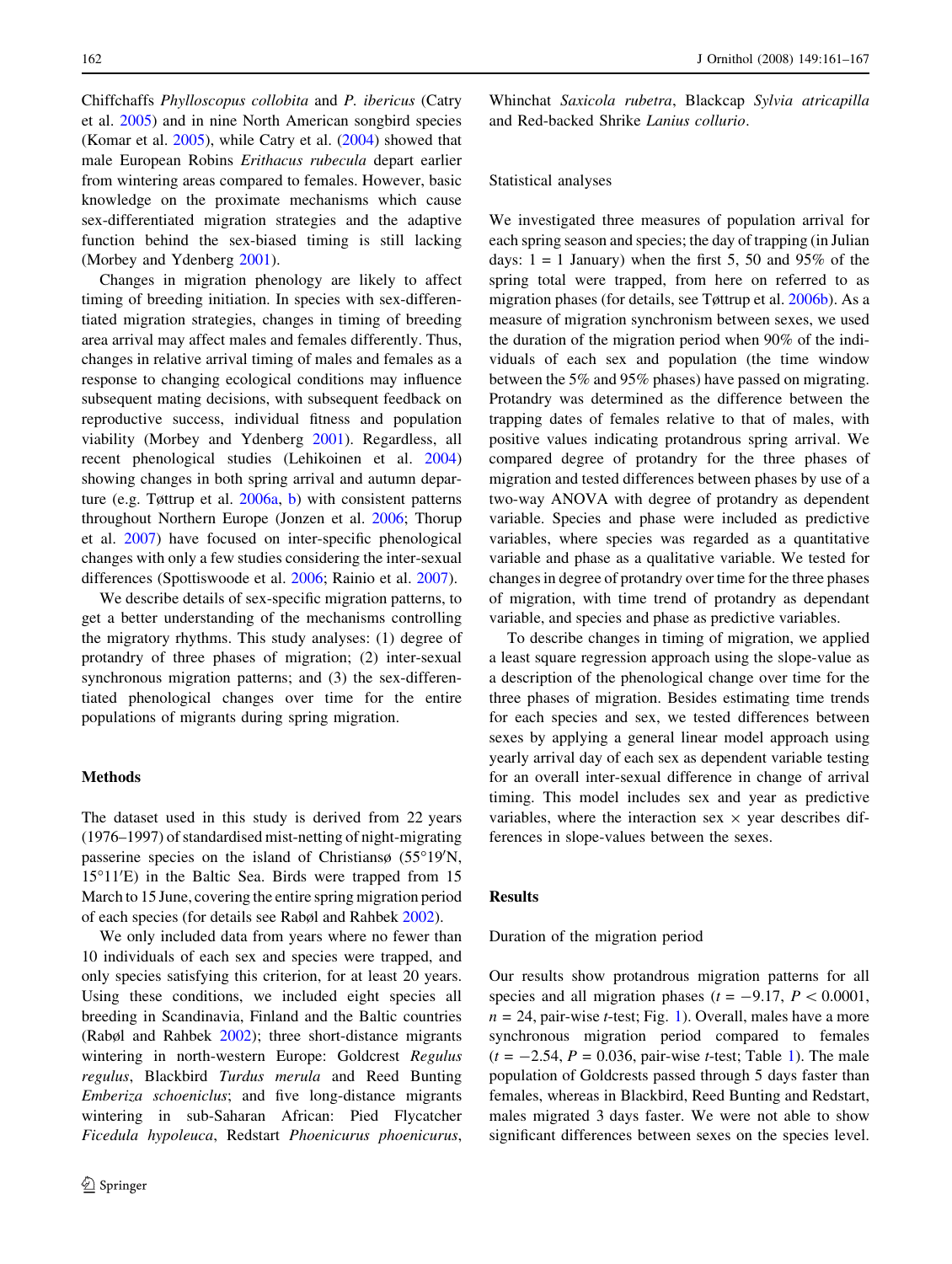<span id="page-2-0"></span>Fig. 1 Sex-differentiated mean arrival days (in Julian days:  $1 = 1$  January) for the three migration phases: first 5% (black bar), first 50% (dark gray bar) and first 95% (light gray bar) of the total number of trapped birds each year  $(M$  males,  $F$  females)



Table 1 The migration period for 90% of the populations (in number of days) for males and females, and the difference in duration of the migration period ( $\Delta$  period; in number of days) between the sexes

| <b>Species</b>                           | Males | Females | $\Delta$ period |
|------------------------------------------|-------|---------|-----------------|
| Goldcrest Regulus regulus                | 25    | 29      | 5               |
| <b>Blackbird Turdus merula</b>           | 34    | 38      | 3               |
| Reed Bunting <i>Emberiza schoeniclus</i> | 42    | 46      | 3               |
| Pied Flycatcher Ficedula hypoleuca       | 25    | 25      | $-1$            |
| Redstart <i>Phoenicurus phoenicurus</i>  | 24    | 27      | 3               |
| Whinchat Saxicola rubetra                | 25    | 26      | 1               |
| Blackcap Sylvia atricapilla              | 37    | 39      | 2               |
| Red-backed Shrike Lanius collurio        | 22    | 21      | $-1$            |
| Mean                                     |       |         | $1.9*$          |

 $* P < 0.05$ , two-tailed

Although positive, we found no significant trend over time in the overall duration of migration period for males (0.25 days/ year,  $t = 2.28$ ,  $P = 0.06$ ,  $n = 8$ ), females (0.12 days/year,  $t = 0.90$ ,  $P = 0.38$ ,  $n = 8$ ) or when pooling the two groups together (0.18 days/year,  $t = 2.18$ ,  $P = 0.06$ ,  $n = 16$ ).

## Degree of protandry

The inter-sexual difference in synchronous migration is causing degree of protandry to increase with degree of population arrival, i.e., protandry is smaller for the first compared to the later phases of migration  $(F = 7.70)$ ,  $P = 0.014$ ). Table 2 presents degree of protandry for all migration phases with six of the eight species showing an increase in protandry with a significant mean slope of 0.02 days/degree of population arrival ( $t = 2.61, P < 0.05$ ,  $n = 8$ ). The largest increase in protandry was found for

Table 2 Degree of protandry (the number of days that males precede females) for eight migratory passerines and three phases of migration: the first 5%, first 50% and first 95% of the total number of individuals trapped

| Species                                  | 5% | 50% | 95% | Slope   |
|------------------------------------------|----|-----|-----|---------|
| Goldcrest Regulus regulus                | 7  | 10  | 11  | 0.05    |
| Blackbird Turdus merula                  | 2  | 5   | 5   | 0.04    |
| Reed Bunting <i>Emberiza schoeniclus</i> | 9  | 15  | 14  | 0.06    |
| Pied Flycatcher Ficedula hypoleuca       | 5  | 5   | 5   | $-0.01$ |
| Redstart Phoenicurus phoenicurus         | 6  | 8   | 9   | 0.04    |
| Whinchat Saxicola rubetra                | 2  | 4   | 3   | 0.02    |
| Blackcap Sylvia atricapilla              | 2  | 5   | 4   | 0.02    |
| Red-backed Shrike Lanius collurio        | 3  | 2   | 1   | $-0.01$ |
| Mean change in protandry                 | 4  | 7   | 7   | $0.02*$ |

The slope values indicate change in degree of protandry comparing first 5%, 50% and 95%, (slope value is in days/degree of population arrival) (see also Fig. [2](#page-4-0)a–h)

 $* P < 0.05$ , two-tailed

Goldcrest and Blackbird with 0.05 and 0.06 days/degree of population arrival, respectively, whereas Pied Flycatcher and Red-backed Shrike showed a tendency of decreasing protandry with degree of population arrival  $(-0.01 \text{ days})$ degree of population arrival). We found no indication that degree of protandry is changing over time, for each population measure  $(F = 0.46, P = 0.64)$  and all species compared ( $F = 0.72$ ,  $P = 0.66$ ).

#### Trends in timing of arrival

Table [3](#page-3-0) presents arrival trends for each sex and the three phases of migration. We found significant overall earlier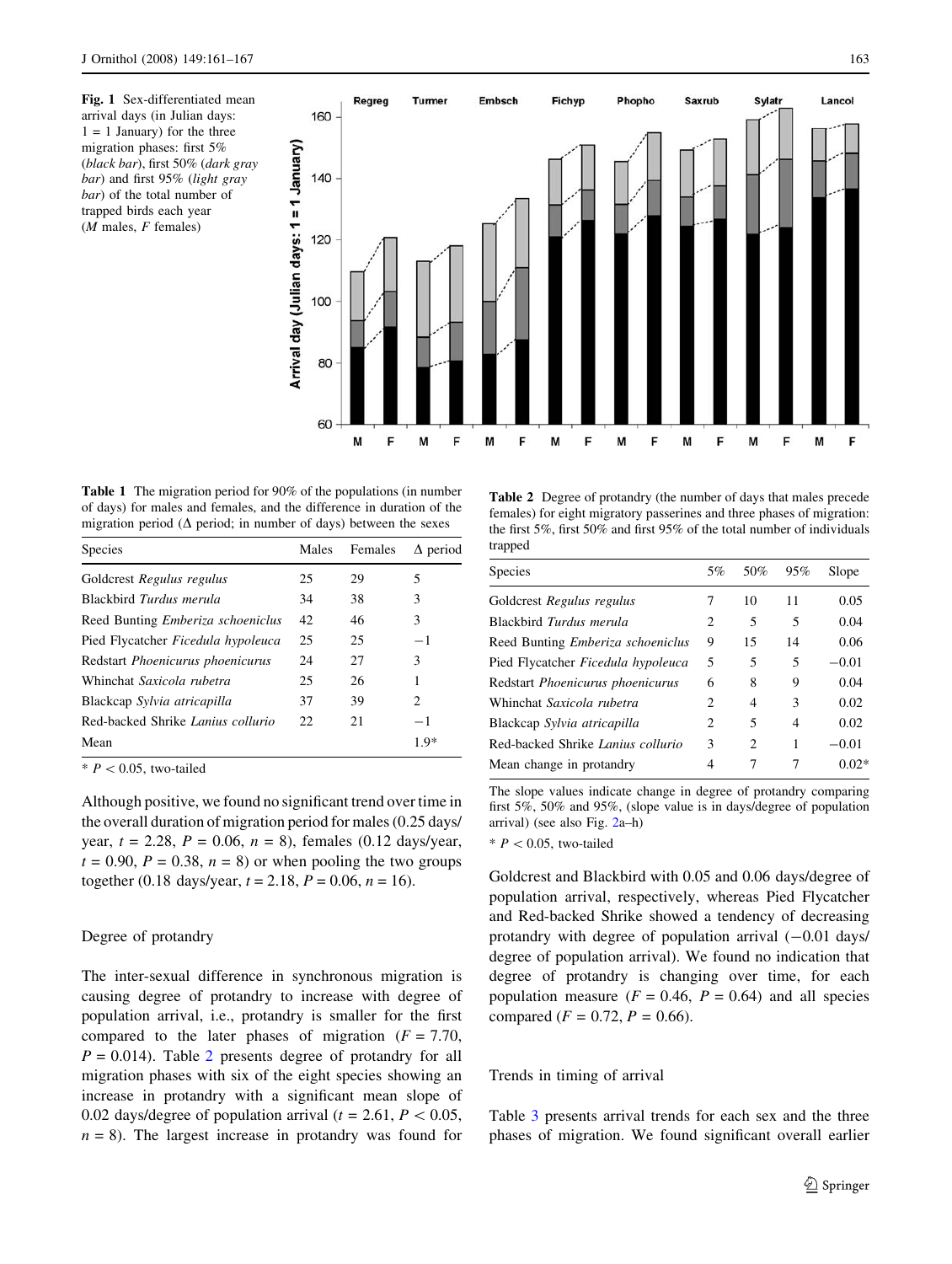<span id="page-3-0"></span>Table 3 Changes in timing of spring migration for eight migratory species in a 22-year period (1976–1997) (see "[Methods](#page-1-0)" for details)

| Species                            | М     | W         | D     | Sex          | Years | $\boldsymbol{n}$ | 5%        | 50%      | 95%      |
|------------------------------------|-------|-----------|-------|--------------|-------|------------------|-----------|----------|----------|
| Goldcrest Regulus regulus          | Short | Е         | 1,500 | M            | 22    | 4,680            | $-0.28$   | 0.22     | 0.05     |
|                                    |       |           |       | F            | 22    | 6,326            | 0.01      | $-0.05$  | $-0.26$  |
| Blackbird Turdus merula            | Short | E         | 1,500 | M            | 22    | 2,526            | $-0.64*$  | $-0.72*$ | $-0.32$  |
|                                    |       |           |       | $_{\rm F}$   | 22    | 2,849            | $-0.75*$  | $-0.43$  | 0.11     |
| Reed Bunting Emberiza schoeniclus  | Short | E         | 2,000 | M            | 21    | 357              | $-0.73*$  | $-0.24$  | 0.13     |
|                                    |       |           |       | F            | 22    | 556              | $-0.01$   | 0.06     | $-0.28$  |
| Pied Flycatcher Ficedula hypoleuca | Long  | WA        | 6,500 | M            | 20    | 2,625            | $-0.20$   | $-0.04$  | $-0.02$  |
|                                    |       |           |       | F            | 22    | 2,538            | $-0.29*$  | $-0.03$  | 0.00     |
| Redstart Phoenicurus phoenicurus   | Long  | <b>WA</b> | 6,000 | M            | 22    | 3,859            | $-0.35*$  | $-0.16$  | $-0.59*$ |
|                                    |       |           |       | F            | 22    | 4,095            | $-0.24$   | $-0.37*$ | $-0.37*$ |
| Whinchat Saxicola rubetra          | Long  | WA        | 6,000 | M            | 21    | 526              | $-0.35*$  | $-0.03$  | $-0.15$  |
|                                    |       |           |       | F            | 22    | 652              | $-0.14$   | $-0.01$  | $-0.13$  |
| Blackcap Sylvia atricapilla        | Long  | EA        | 5,500 | M            | 22    | 2,719            | $-0.22$   | $-0.25$  | $-0.17$  |
|                                    |       |           |       | F            | 22    | 2,560            | $-0.31$   | $-0.33$  | $-0.11$  |
| Red-backed Shrike Lanius collurio  | Long  | EA        | 9,000 | M            | 21    | 1,066            | $-0.32$   | $-0.14$  | $-0.03$  |
|                                    |       |           |       | $_{\rm F}$   | 21    | 1,142            | $-0.09$   | $-0.14$  | 0.17     |
| Mean change of arrival             |       |           |       | M            |       | 18,358           | $-0.39**$ | $-0.17$  | $-0.14$  |
|                                    |       |           |       | $\mathbf{F}$ |       | 20,718           | $-0.23*$  | $-0.16*$ | $-0.11$  |

Three measures of population arrival (first 5%, 50% and 95% of the total number of individuals each year, and change in the migration period of 90% of the populations (95–5% population arrival)

M Migration strategy: short- and long-distance migrants; W wintering area: E Europe, WA West Africa, and EA East Africa; D migration distance in km; Years number of years included;  $n$  number of individuals included for each species and sex

 $*$  P < 0.05,  $*$  P < 0.01, two-tailed

arrival over time for the first 5% of males (0.39 days/year,  $t = -5.62$ ,  $P < 0.01$ ), and the first 5% (0.23 days/year,  $t = -2.66$ ,  $P < 0.05$ ) and first 50% (0.16 days/year,  $t = 2.47$ ,  $P < 0.05$ ) of the females. In all species, males show earlier 5% arrivals, while in females, all species except Goldcrest advanced their migration. For 50% arrival, all species except Goldcrest (males) and Reed Bunting (females) showed advanced migration. The last migration phase showed advanced male migration in all species except Goldcrest and Reed Bunting, while in females, only Pied Flycatcher and Blackbird did not show advanced migration. Except for female Pied Flycatcher 95% arrival, all long-distance migrants showed earlier arrival in all phases of migration. In short-distance migrants, 10 out of 18 measures of phenology indicated advanced migration.

Sex-differentiated arrival trends of each migration phase and species are presented in Fig. [2](#page-4-0). We found no differences in slopes and elevations between males and female arrival trends when testing the three migration phases of each species (24 models in total). Males showed a tendency of higher rate of change compared to females (Table 3). However, the lack of difference between the sexes (pairwise *t*-test for the entire group,  $t = -1.25$ ,  $P = 0.224$ ,  $n = 24$ ) indicates that the different population parts change phenology at a similar rate in both males and females.

#### Discussion

Overall, males precede females in all three phases of migration, while in males, migration is more synchronous compared to females. As an effect of the latter, we found that degree of protandry is smaller for the first phases of migration compared to later phases. Further, both sexes are advancing spring arrival over time and therefore no intersexual differences in arrival trends were found, indicating that males and females are responding similarly to climate change. Hence, inter-sexual phenological differences do not seem to constitute a potential bias for the numerous studies on changes in timing of spring arrival related to climate change. This finding is also in support of Rainio et al. ([2007\)](#page-6-0) who found that degree of protandry was not affected by climate.

The seven hypotheses on the adaptive significance of protandrous arrival (or appearance) to breeding areas reviewed by Morbey and Ydenberg ([2001\)](#page-5-0) are divided into two main groups: (1) indirect selection hypotheses, with selection acting within sexes but not between sexes, and (2) direct selection hypotheses based on the relative arrival timing of males and females having fitness consequences for both sexes. Most studies on birds have found support for the ''rank advantage'' hypothesis (indirect selection)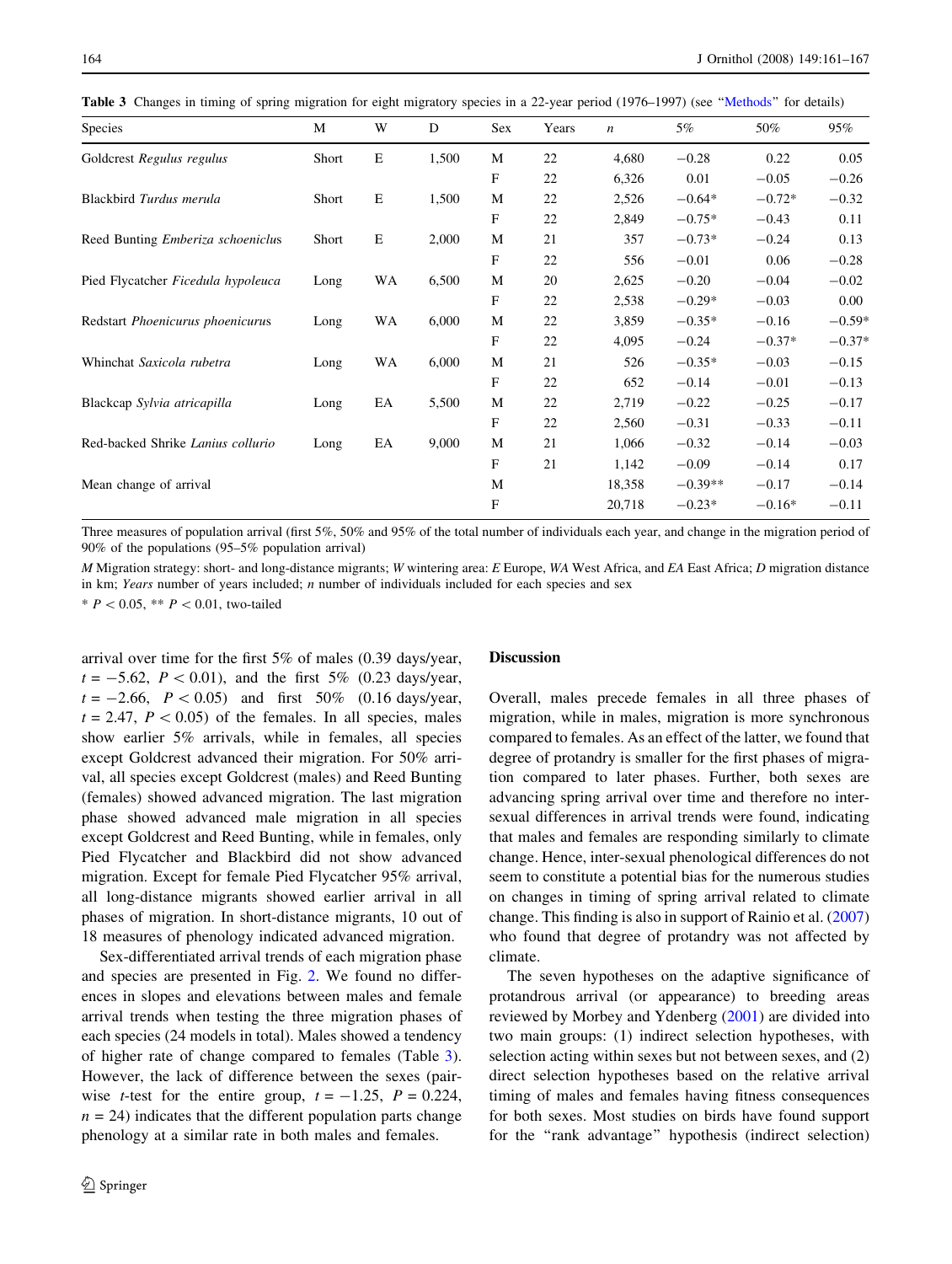<span id="page-4-0"></span>

Fig. 2 Trends in the sex-differentiated population arrival for three phases of migration. Solid lines are males; dotted lines are females. The two *lower lines* in each figure are the 5% phase (*black*), the next two lines are the 50% phase (dark gray), and the two upper lines are the 95% phase (light grey)

(e.g. Kokko [1999\)](#page-5-0) and the ''mate opportunity'' hypothesis (direct selection) (e.g. Rubolini et al. [2004\)](#page-6-0).

In support of the ''mate opportunity'' hypothesis, Rubolini et al. ([2004\)](#page-6-0) found that sexual selection is driving the protandrous migration patterns in sub-Saharan migrants. Hence, competition for mates, rather than male–male competition for territories, is determining degree of protandry. Coppack et al. ([2006\)](#page-5-0) showed that degree of protandry reflects level of sexual selection in migratory songbirds, also suggesting that protandrous migration may arise from sexual selection. Further, Spottiswoode et al. [\(2006](#page-6-0)) showed that species with a stronger index of sexual selection have advanced their date of spring passage the most, indicating that spring arrival is controlled by female choice. Finally, Kokko et al. ([2006\)](#page-5-0) showed, by modelling the evolution of protandrous patterns, that the ''rank advantage'' hypothesis alone could not explain protandry and that the implications of the ''mate opportunity'' hypothesis explains why protandry is the common pattern found in migratory birds.

We found that males and females show similar degrees of change in migration phenology in all phases of migration. Hence, the close coupling between the sexes in phenological changes indicates that selection for early arrival is operating in both sexes (direct selection).

In both sexes, degree of change is largest for the first phases of migration, indicating that competition for early arrival is acting within both males and females. Arguably, female migrants compete for an equally scarce resource (territories occupied by males) compared to males (competing for vacant territories). Hence, our findings seem to support that competition within the territorial sex ("rank") advantage'' hypothesis) cannot alone explain the patterns (see Kokko et al. [2006\)](#page-5-0). Therefore, our results seem mostly in support of the ''mate opportunity'' hypothesis, as competition for mates are acting in both males and females.

Irrespective of trends, females show a less synchronous migration period (i.e. longer period) compared to males. This indicates less selection pressure within females compared to males (at least for later migration phases). It can be argued that females compete for a resource that is initially scarce (occupied territories) becoming more common over time. In contrast, males compete for vacant territories becoming scarce over time. Hence, our results may indicate that female competition for occupied territories is relaxed compared to males during the migration period.

Patterns of overall advanced female phenology, but consistently later arrival compared to males, could be caused by: (1) both sexes being selected to arrive early because of competition for mates, whereas females benefit by waiting until males have established territories (Francis and Cooke [1990](#page-5-0); see also ''waiting costs'' hypothesis, cf. Morbey and Ydenberg [2001](#page-5-0)), or (2) female arrival is controlled by the actual breeding conditions. The latter implies that female phenology is a direct result of changes in the timing of food resource availability in the breeding areas and that males adjust arrival according to actual female arrival, thereby ensuring a territory and mating opportunities. However, there is a tendency (not significant) of males advancing spring arrival at a greater rate compared to females. If future studies corroborate this pattern, it would indicate indirect selection for earlier breeding area arrival.

Sex-differentiated changes in timing of arrival to breeding areas as a response to ecological changes in winter areas (Rubolini et al. [2004;](#page-6-0) Rainio et al. [2006\)](#page-5-0) or during migration (Ahola et al. [2004](#page-5-0)) may influence subsequent mating decisions, with subsequent feedback on population dynamics such as reproductive success and individual fitness (Quader [2005](#page-5-0)). However, during decades of consistent earlier arrival of northern hemisphere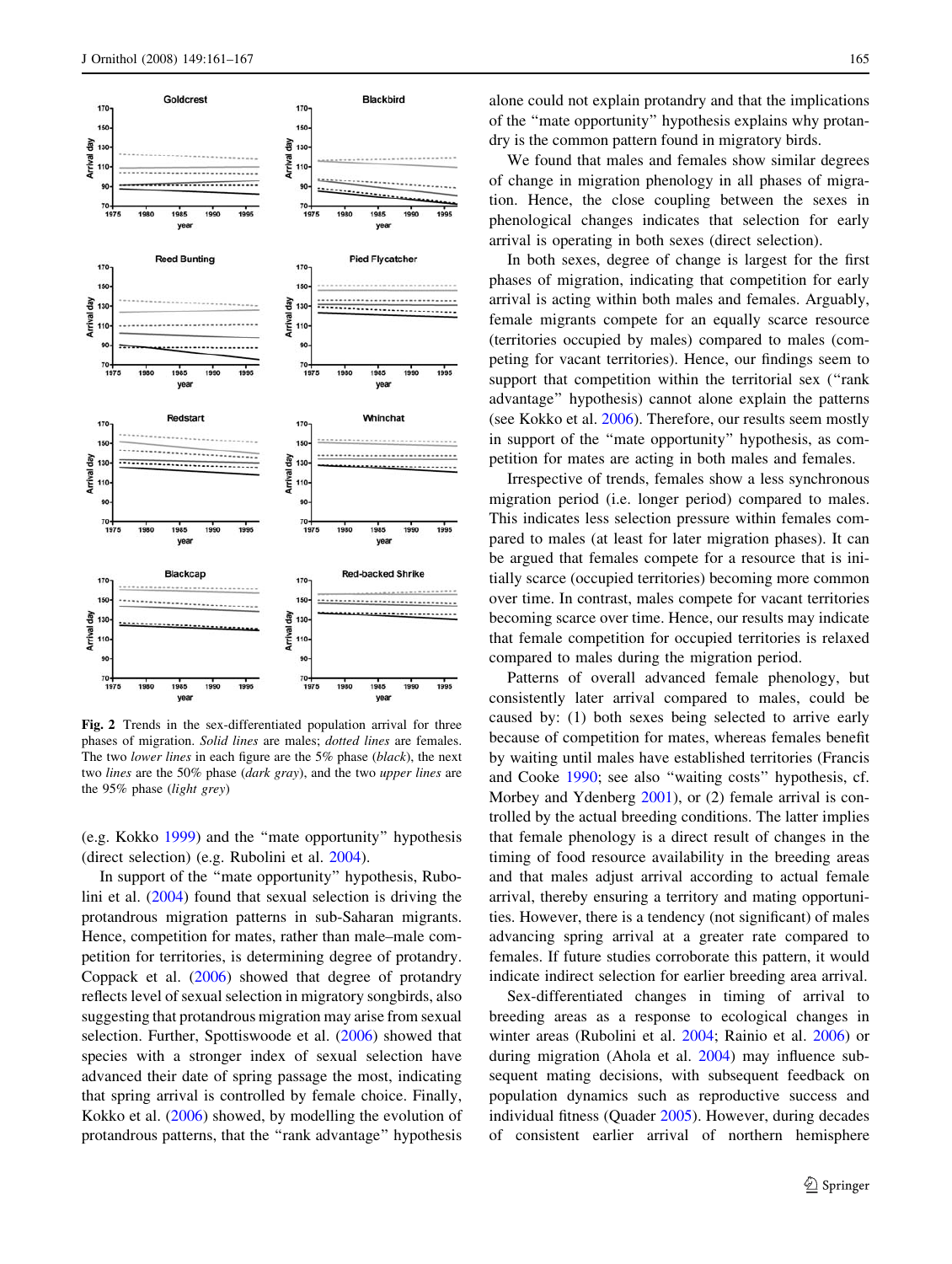<span id="page-5-0"></span>migratory birds (Bairlein and Winkel 2001; Lehikoinen et al. 2004; Thorup et al. [2007](#page-6-0)) we have found no evidence of sex-specific phenological changes.

# Zusammenfassung

Geschlechtsverschiedene Zugmuster, Protandrie und Phänologie in nordeuropäischen Singvogelpopulationen

Diese Studie hat zum Ziel, Ursachen und Mechanismen zu untersuchen, die protandrische Zugmuster (die im vergleich zu den Weibchen frühere Ankunft der Männchen im Brutgebiet) und intersexuelle Unterschiede im zeitlichen Zugverhalten angesichts der aktuellen phänologischen Änderungen durch den Klimawandel kontrollieren. Unter Verwendung von standardisierten Beringungsdaten von einem einzelnen Ort, von acht nordeuropäischen Singvogelarten über 22 Jahre gesammelt, untersuchten wir geschlechtsunterschiedliche Zugmuster, Protandrie und Phänologie der gesamten Population. Unsere Ergebnisse zeigen protandrische Muster für sowohl die ersten als auch die später ankommenden Individuen bei allen untersuchten Arten. Die Ankunftsdaten der einzelnen Männchen liegen dichter beieinander als die der Weibchen, so dass die ersten ankommenden Weibchen den Männchen zeitlich dichter folgen als die später ankommenden. Allerdings fanden wir keine geschlechtsspezifischen Unterschiede in der Verschiebung der Ankunftsdaten, da beide Geschlechter ihre Frühjahrsankunft mit der Zeit vorverlegen, wobei die größten Änderungen bei den am frühesten eintreffenden Individuen stattfinden. Diese Ergebnisse scheinen die ,,mate opportunity''-Hypothese zu unterstützen, da die Ankunftszeit von Männchen und Weibchen stark gekoppelt ist und beide Geschlechter um eine frühe Ankunft wetteifern. Änderungen in den Ankunftszeiten bei Männchen und Weibchen als Antwort auf klimatische Änderungen könnten die folgende Partnerwahl beeinflussen, was wiederum zu einer Rückkopplung auf die Populationsdynamik, z.B. durch Reproduktionserfolg und individuelle Fitness, führen könnte. Allerdings fanden wir während Jahrzehnten immer früherer Frühjahrsankünfte in allen Phasen des Zugs keinen Hinweis auf phänologische Unterschiede zwischen den Geschlechtern.

Acknowledgments We wish to thank the numerous ringers collecting the data, and J. M. Lausten, P. Lyngs, J. Rabøl as well as Christiansø Research Station for ensuring the high data quality. An anonymous referee provided useful comments improving the manuscript. The Danish National and Nature Agency and The National Environmental Research Institute financed the data collection.

Ahola M, Laaksonen T, Sippola K, Eeva T, Rainio K, Lehikoinen E (2004) Variation in climate warming along the migration route

### References

2 Springer

uncouples arrival and breeding dates. Glob Change Biol 10:1610–1617

- Bairlein F, Winkel W (2001) Birds and climate chance. In: Lozan JL, Grassl H, Hupfer P (eds) Climate of the 21st century: changes and risks. Scientific Facts, GEO, pp 278–282
- Catry P, Campos A, Almada V, Cresswell W (2004) Winter segregation of migrant European robins Erithacus rubecula in relation to sex, age and size. J Avian Biol 35:204–209
- Catry P, Lecoq M, Arau´jo A, Conway G, Felgueiras M, King MB, Rumsey S, Salima H, Tenreiro P (2005) Differential migration of chiffchaffs Phylloscopus collybita and P. ibericus in Europe and Africa. J Avian Biol 36:184–190
- Coppack T, Tøttrup AP, Spottiswoode C (2006) Degree of protandry reflects level of extrapair paternity in migratory songbirds. J Ornithol 147:260–265
- Francis CM, Cooke F (1986) Differential timing of spring migration in wood warblers (Parulinae). Auk 103:548–556
- Francis CM, Cooke F (1990) Differential timing of spring migration in rose-breasted grosbeaks. J Field Ornithol 61:404–412
- Grewal PS, Selvan S, Lewis EE, Gaugler R (1993) Male insectparasitic nematodes—a colonizing sex. Experientia 49:605–608
- Gunnarsson B, Johnsson J (1990) Protandry and molting to maturity in the spider Pityohyphantes phrygianus. Oikos 59:205–212
- Hasselquist D (1998) Polygyny in great reed warblers: a long-term study of factors contributing to male fitness. Ecology 79:2376– 2390
- Jonzen N, Linden A, Ergon T, Knudsen E, Vik JO, Rubolini D, Piacentini D, Brinch C, Spina F, Karlsson L, Stervander M, Andersson A, Waldenstrom J, Lehikoinen A, Edvardsen E, Solvang R, Stenseth NC (2006) Rapid advance of spring arrival dates in long-distance migratory birds. Science 312:1959– 1961
- Ketterson ED, Nolan V (1976) Geographic variation and its climatic correlates in sex-ratio of eastern-wintering dark-eyed Juncos (Junco hyemalis Hyemalis). Ecology 57:679–693
- Kokko H (1999) Competition for early arrival in migratory birds. J Anim Ecol 68:940–950
- Kokko H, Gunnarsson TG, Morrell LJ, Gill JA (2006) Why do female migratory birds arrive later than males? J Anim Ecol 75:1293– 1303
- Komar O, O'Shea BJ, Peterson AT, Navarro-Siguenza AG (2005) Evidence of latitudinal sexual segregation among migratory birds wintering in Mexico. Auk 122:938–948
- Lehikoinen E, Sparks TH, Zalakevicius M (2004) Arrival and departure dates. In: Møller AP, Fiedler W, Berthold P (eds) Birds and climate change. Elsevier, Oxford, pp 1–31
- Michener GR (1983) Spring emergence schedules and vernal behaviour of Richardson's ground squirrels: why do males emerge from hibernation before females? Behav Ecol Sociobiol 14:29–38
- Morbey Y (2000) Protandry in Pacific salmon. Can J Fish Aquat Sci 57:1252–1257
- Morbey YE, Ydenberg RC (2001) Protandrous arrival timing to breeding areas: a review. Ecol Lett 4:663–673
- Myers JP (1981) A test of three hypotheses for latitudinal segregation of the sexes in wintering birds. Can J Zool 59:1527–1534
- Otahal CD (1995) Sexual differences in Wilson Warbler migration. J Field Ornithol 66:60–69
- Quader S (2005) Mate choice and its implications for conservation and management. Curr Sci 89:1220–1229
- Rabøl J, Rahbek C (2002) Population trends in the Baltic passerine migrants, elucidated by a combination of ringing data and pointand summer-count indices. Dansk Ornitol Foren Tidsskr 96:15– 38
- Rainio K, Laaksonen T, Ahola M, Vahatalo AV, Lehikoinen E (2006) Climatic responses in spring migration of boreal and arctic birds